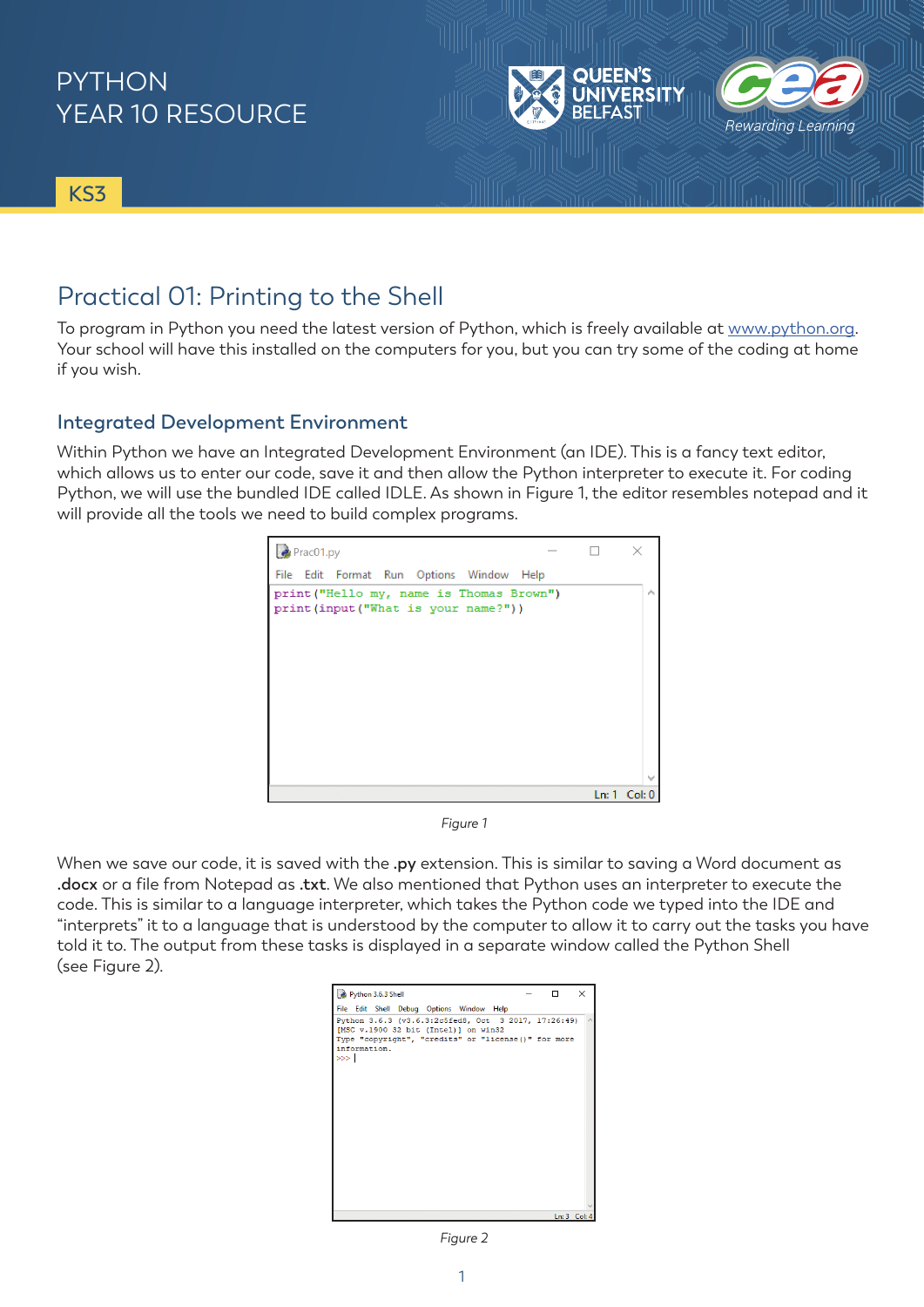**KS3**

One last thing before we start: the computer is only as clever as the person typing the code! If you want a program to do what you want, you must type the instructions (code) correctly and carefully.

Rewarding Lear

## **Tic Tac Toe**

Over the next few weeks, we will be developing your programming skills by learning and practicing with different programming tools. While we'll start by practicing the different skills individually, we will need to combine them to create a useful, real-world application. To practice this, as we master each skill, we will incorporate it into our own application: a version of the Tic Tac Toe game. You will then be able to test and play the game in pairs during the final few weeks of this course. In the first week, we will simply set out the grid that we need to play the game as seen in Figure 3 below. Then in the coming classes, we'll keep adding new functionality until the game is finished.



*Figure 3*

Before we try to print the grid, let's start by printing our name to the Shell. This may seem boring and a bit simple; however, complex programs are built by combining lots of simple functionality. In this case, we can use what we learn from printing out name to print out the Tic Tac Toe grid.

### **Let's Code!**

The first thing we need to do is open the IDE for Python, called IDLE.

(1) Open IDLE on the computer you are working on. If this is a Windows computer running Windows 10 then type IDLE in the search bar at the bottom of the Desktop, see Figure 4, then click the program to run.



#### *Figure 4*

At this point the Python Shell should open. The first thing we will do is program directly in the shell window (see Figure 2). To start programming we need to see three greater than signs (>>>).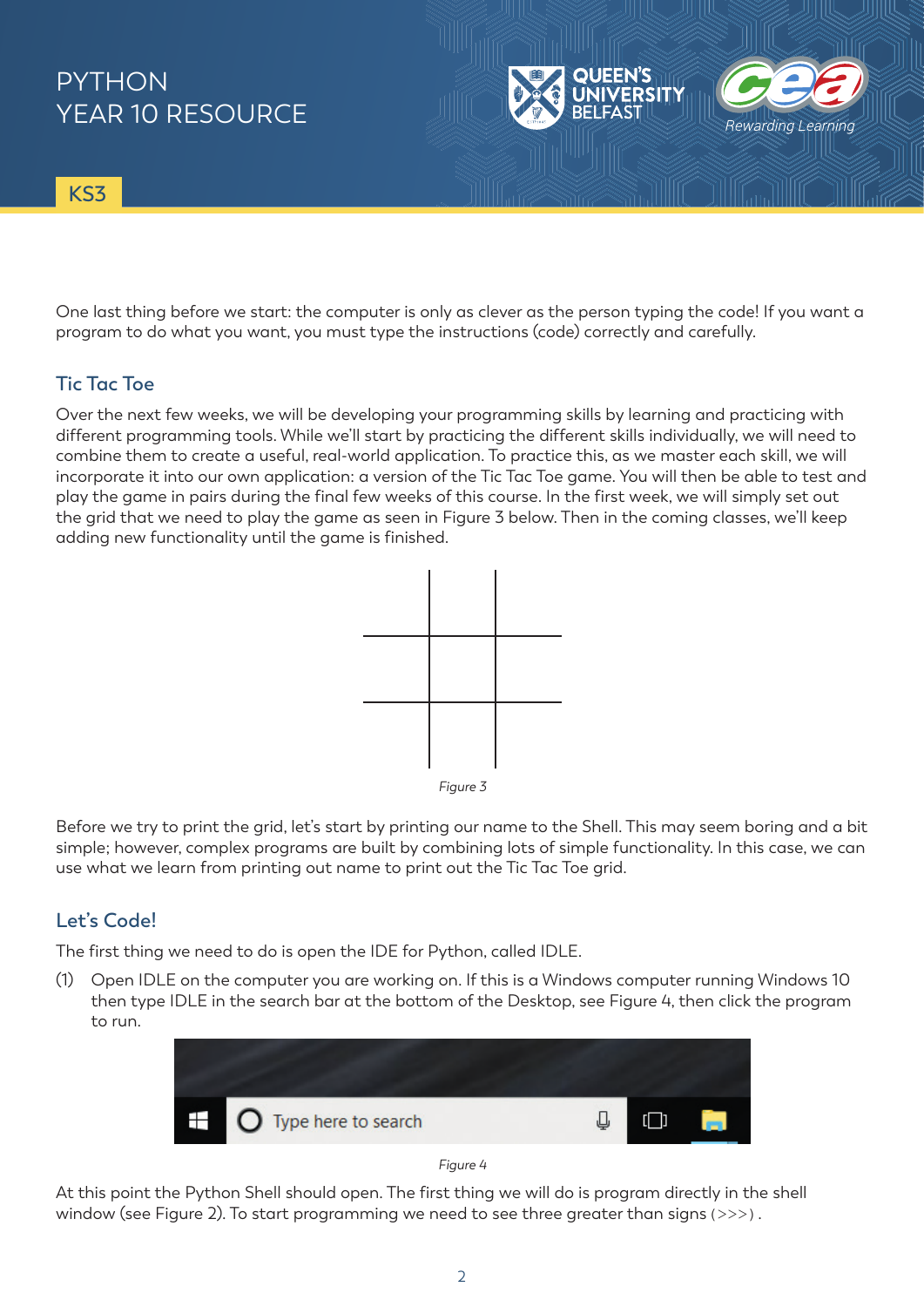

### **KS3**

(2) At the >>> characters type the following code:

print("Hello World!")

(3) Press enter on the keyboard and **Hello World!** should appear on the next line (in blue text), see Figure 5. If it does, well done! You have run your first program. If not, then we need to debug.

Debug means to find and get rid of all bugs (or errors) from your code. Make sure you have typed the line of code EXACTLY as it is above. The most common mistakes include using uppercase or lowercase letters in the wrong place and having brackets/quotes in the wrong place/missing/unclosed.



*Figure 5*

(4) Let us try this again, but this time, print your name. Type the following code in the Shell window replacing the words "Your Name" with your own name:

print("Your Name")

(5) Press enter on the keyboard and your name should appear on the next line (in blue text). If it does, well done! You have now made your program a little more unique. If not, then we need to debug.

### **What can we learn? And what programming jargon can we pick up?**

Let's look at what we typed.

print("Hello World!")

The easier part of this is the bit in quotes, it's called a string. In programming, a string is a series of letters, numbers and/or characters that join to form words or data that we need our program to store or use. Python doesn't really care about what is in between the quotes – it doesn't check for spelling, case sensitivity or anything like that. It trusts you not to make a mistake!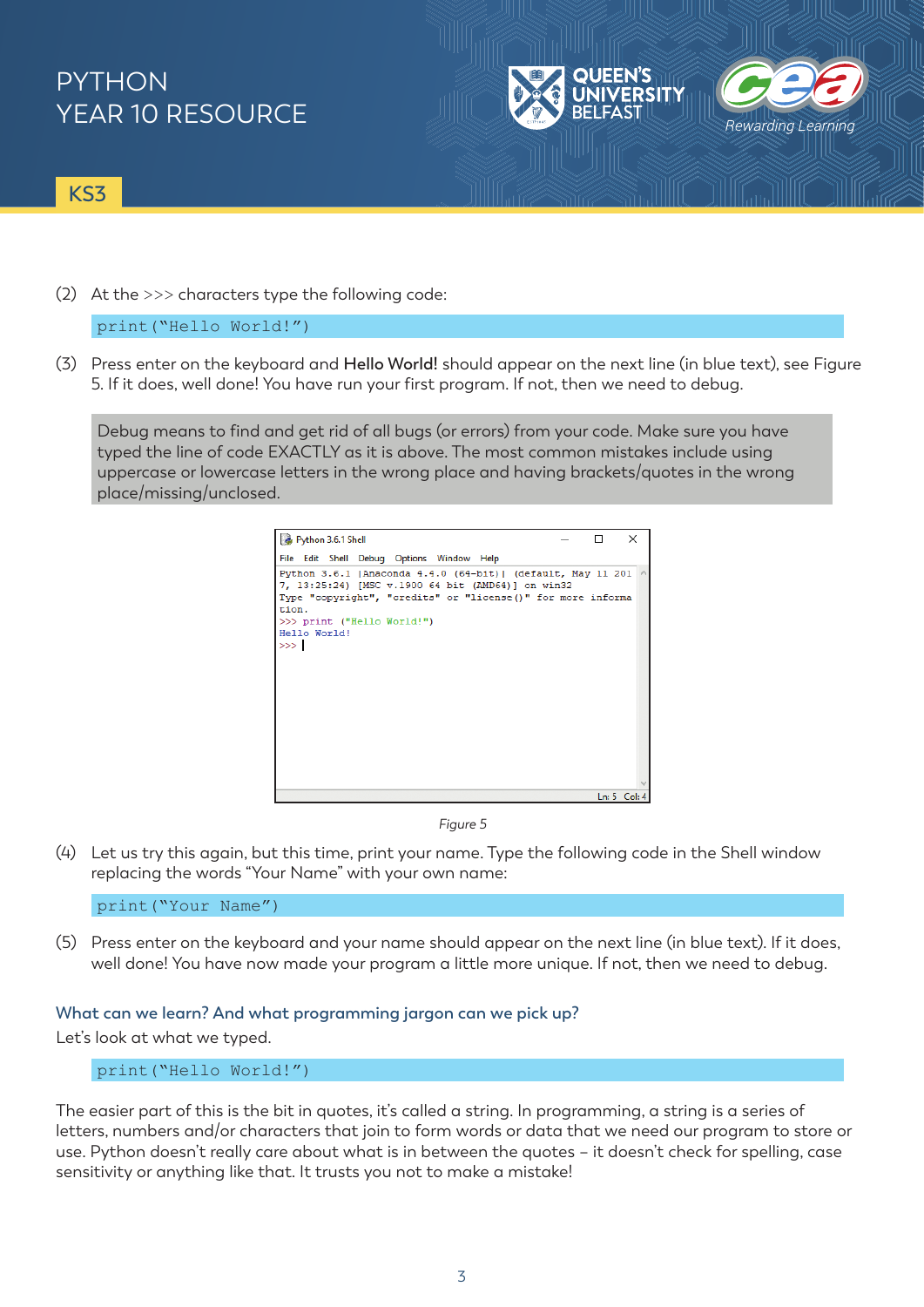

**KS3**

The print () statement is described as a function, which is going off into the Python library, finding where print () has been defined and executing what is in that function. In a bit more detail, the print () function stores all the code needed to print something out to the Python Shell, it simply needs to know what to print. This is the part that goes inside the brackets, whatever is there will get printed out to the Python Shell, as long as there are no errors.

Something to remember!! Python is case-sensitive meaning that print() is not the same as Print() nor is it the same as PRINT(), or any other combination of upper and/or lower-case letters. This is one of the biggest issues when learning to program.

#### **Programming in Script mode**

What we have tried out so far is Python programming in interactive mode, by typing code directly into the Shell. This is beneficial for testing the logic of a line (or few lines) of code; however, you may have noticed there is no option to save this code. This isn't very useful if we can't save our code and run it at a later point! This is where Script mode comes in.

(6) From the IDLE (Python Shell) **File menu** choose **New File**. A new window should open, as per Figure 6.

| Untitled |  |  |  |  |                                          |  | п | × |                 |
|----------|--|--|--|--|------------------------------------------|--|---|---|-----------------|
|          |  |  |  |  | File Edit Format Run Options Window Help |  |   |   |                 |
|          |  |  |  |  |                                          |  |   |   | $\mathcal{O}_2$ |
|          |  |  |  |  |                                          |  |   |   |                 |
|          |  |  |  |  |                                          |  |   |   |                 |
|          |  |  |  |  |                                          |  |   |   |                 |
|          |  |  |  |  |                                          |  |   |   |                 |
|          |  |  |  |  |                                          |  |   |   |                 |
|          |  |  |  |  |                                          |  |   |   |                 |
|          |  |  |  |  |                                          |  |   |   |                 |
|          |  |  |  |  |                                          |  |   |   |                 |
|          |  |  |  |  |                                          |  |   |   |                 |
|          |  |  |  |  |                                          |  |   |   |                 |
|          |  |  |  |  |                                          |  |   |   |                 |
|          |  |  |  |  |                                          |  |   |   |                 |
|          |  |  |  |  |                                          |  |   |   | Ln: 1 Col: 0    |

*Figure 6*

This is the window where we can type all the Python code we want, save it and run it at a later point, but remember to save often! We don't want to lose precious code (especially when it is working).

(7) From the IDLE **File menu**, choose **Save As…** and save the file to a place you will remember e.g. a USB drive, Dropbox, OneDrive. Name the file hello world.py.

Note the **.py** extension for this file. This will tell the computer system what to expect inside the file i.e. Python code. You should be familiar with **.docx** for Microsoft Word or .pdf for Portable Document Format files.

(8) In the newly saved **hello\_world.py** file type the following line of code:

print("Hello World!")